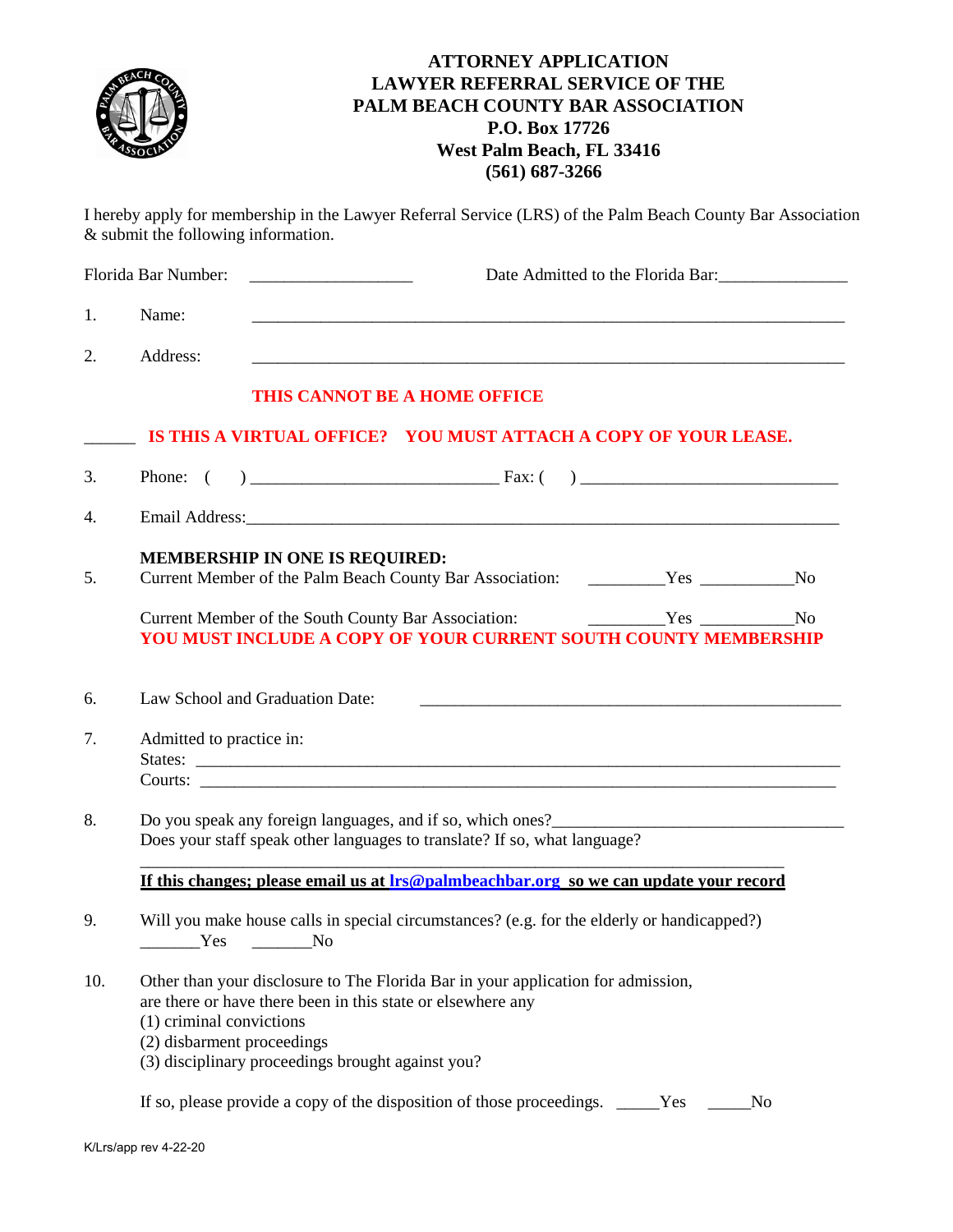11. Please check no more than TEN (10) areas of law practice in which you are competent to receive referrals. Please also check the sub-categories which you are able to handle. Please also indicate the number of years of experience you have had in these areas.

#### **PLEASE CHECK 10 (Ten )MAIN AREAS OF PRACTICE YEARS OF EXPERIENCE PLEASE CIRCLE SUB CATEGORIES NUMBER OF YEARS**

| Administrative                                    |  |
|---------------------------------------------------|--|
| Admiralty/Maritime                                |  |
| Appellate                                         |  |
| Civil<br>Criminal                                 |  |
| Aviation                                          |  |
|                                                   |  |
| Bankruptcy                                        |  |
| Business/General                                  |  |
| Corporations/Partnerships<br><b>Franchise Law</b> |  |
| Non-Profit                                        |  |
|                                                   |  |
| Civil/Trial Practice - General                    |  |
| Constitutional Law                                |  |
| Baker Act/Marchman Act                            |  |
| Civil Rights<br>Harassment                        |  |
| Libel/Slander                                     |  |
|                                                   |  |
| Collections                                       |  |
| Consumer                                          |  |
| Contracts, Warranties                             |  |
| Consumer Credit/Repos/Garnishment                 |  |
| Lemon Law<br><b>Small Claims</b>                  |  |
|                                                   |  |
| Contracts                                         |  |
| <b>Construction Law</b>                           |  |
|                                                   |  |
| Copyrights<br>Patent                              |  |
| Trademarks                                        |  |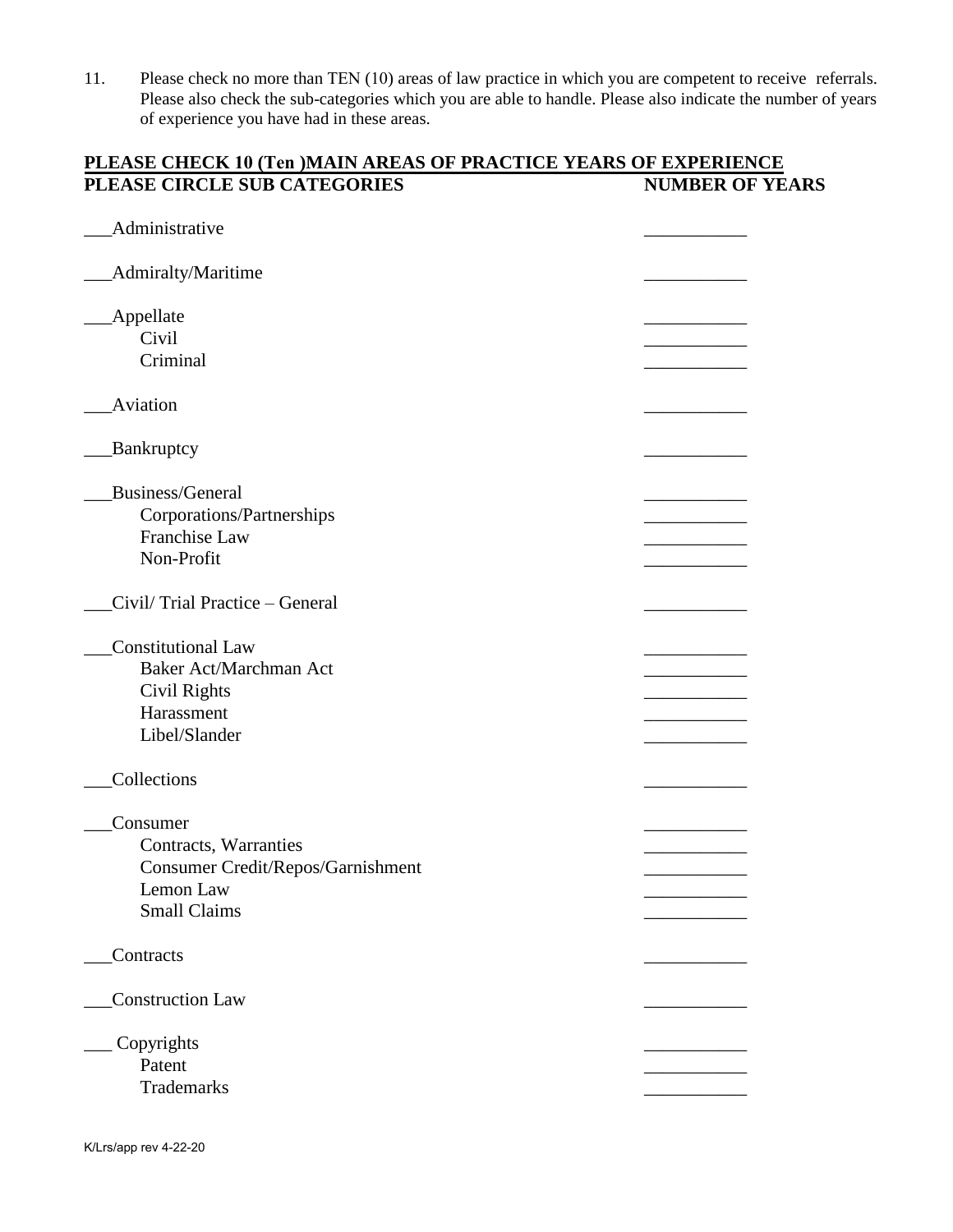| Criminal                                      |  |
|-----------------------------------------------|--|
| <b>DUI</b>                                    |  |
| Felony                                        |  |
| Dependency/Juvenile                           |  |
| Misdemeanor                                   |  |
| <b>Traffic Violations</b>                     |  |
|                                               |  |
| Cyber Law/Internet Law                        |  |
|                                               |  |
|                                               |  |
| Dependency/Juvenile Law                       |  |
|                                               |  |
| <b>Elder Law</b>                              |  |
|                                               |  |
| Entertainment/Sports Law                      |  |
|                                               |  |
| <b>Environmental Law</b>                      |  |
| Mold                                          |  |
|                                               |  |
| Family<br>Adoption                            |  |
| Child Support/custody/visitation              |  |
|                                               |  |
| Dissolution/Separation/Annulment              |  |
| Domestic Violence Injunctions<br>Name Change  |  |
| Paternity                                     |  |
| Surrogacy/Egg Donation                        |  |
|                                               |  |
| Guardianship                                  |  |
|                                               |  |
| Probate/Estates, Wills, Trusts                |  |
| <b>Living Trusts</b>                          |  |
| Living Wills                                  |  |
| <b>Trusts/Asset Protection</b>                |  |
|                                               |  |
| Probate/Civil Litigation                      |  |
|                                               |  |
| Immigration                                   |  |
|                                               |  |
| Insurance – General                           |  |
|                                               |  |
| <b>Insurance - Long/Short Term Disability</b> |  |
|                                               |  |
| <b>International Law</b>                      |  |
|                                               |  |
| Juvenile Issues/School Suspension/expulsion   |  |
| K/Lrs/app rev 4-22-20                         |  |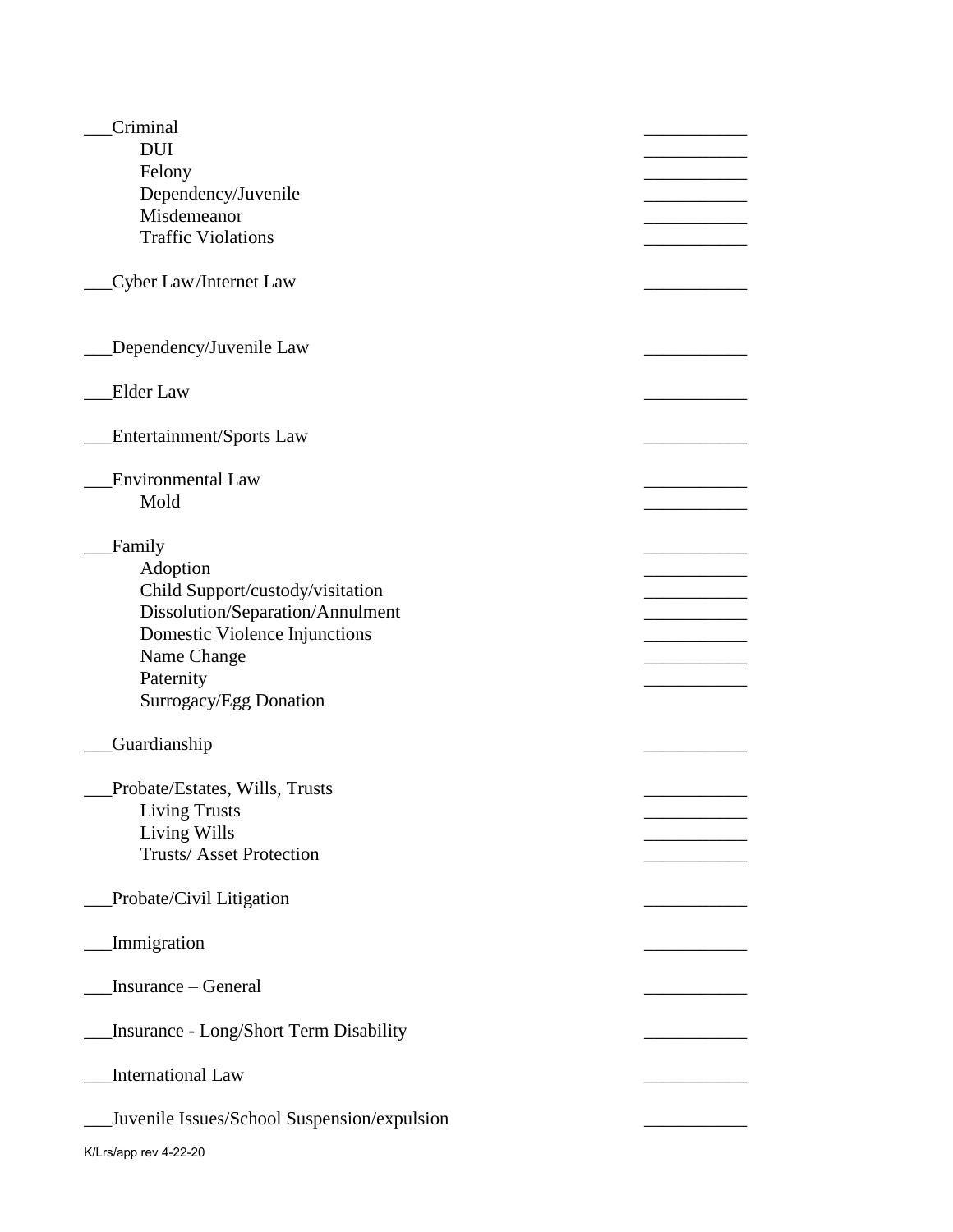| Landlord/Tenant- Commercial<br>Landlord/Tenant-Residential<br>Ejectment                                                                                                                          |  |  |  |  |
|--------------------------------------------------------------------------------------------------------------------------------------------------------------------------------------------------|--|--|--|--|
| <b>Malpractice</b><br><b>Dental Malpractice</b><br><b>Medical Malpractice</b><br>Legal/Professional Malpractice                                                                                  |  |  |  |  |
| Medicare/Medicaid                                                                                                                                                                                |  |  |  |  |
| Military/Veteran's Benefits                                                                                                                                                                      |  |  |  |  |
| Negligence/Personal Injury<br>Defense<br>Plaintiff<br><b>Class Action</b><br><b>Products Liability</b><br>Medication/Prescriptions                                                               |  |  |  |  |
| <b>Real Estate</b><br>Condo Law/Homeowners<br>Foreclosures - Mortgage/HOA<br>General - Purchase/Sale/Closing<br><b>Loan Modifications/Short Sales</b><br>Mobile Home Law<br>Timeshares<br>Zoning |  |  |  |  |
| Securities                                                                                                                                                                                       |  |  |  |  |
| Social Security/Disability                                                                                                                                                                       |  |  |  |  |
| Taxation                                                                                                                                                                                         |  |  |  |  |
| <b>Workers' Compensation</b>                                                                                                                                                                     |  |  |  |  |
| <b>Miscellaneous:</b><br>Other areas                                                                                                                                                             |  |  |  |  |
|                                                                                                                                                                                                  |  |  |  |  |
|                                                                                                                                                                                                  |  |  |  |  |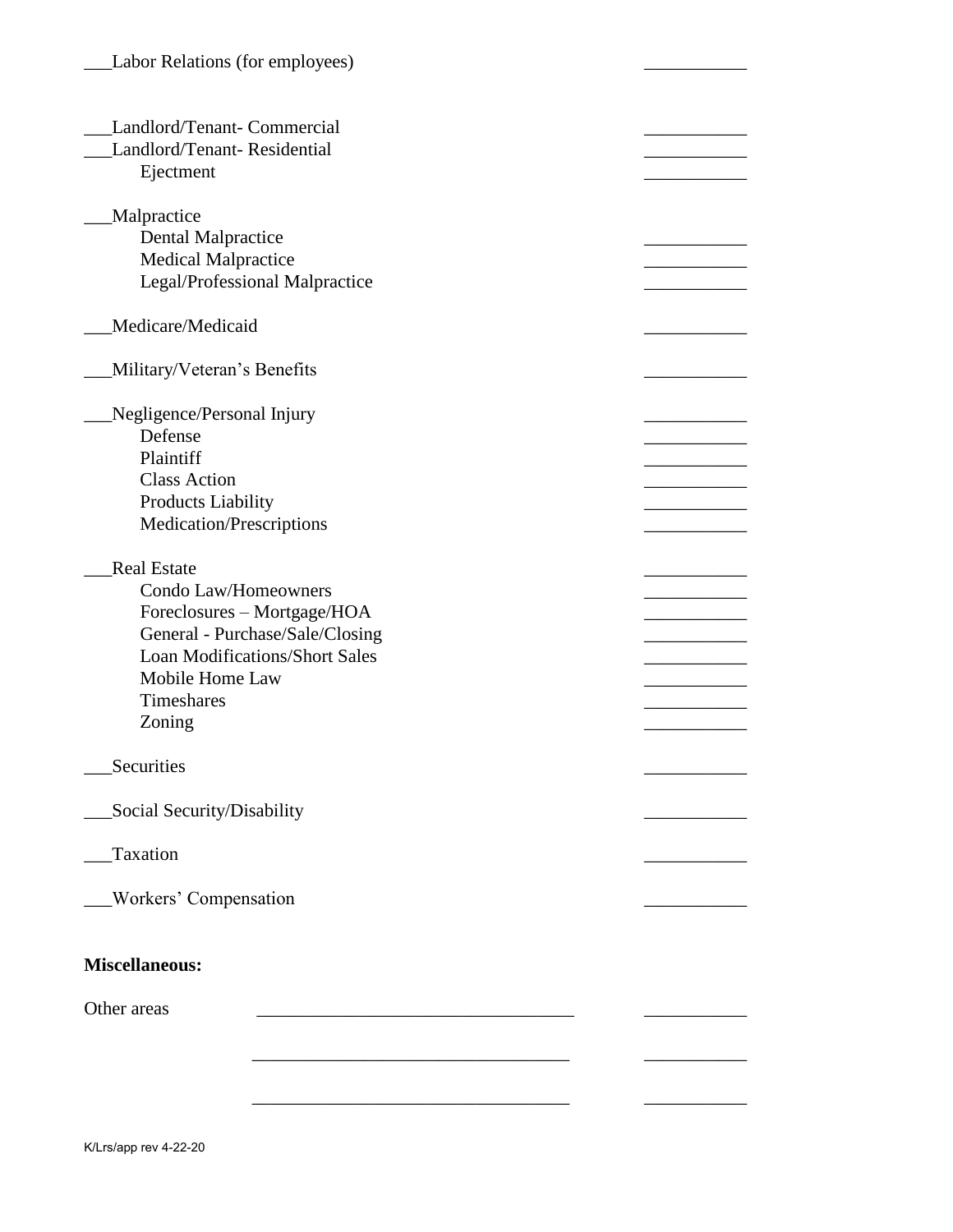## **PROFESSIONAL LIABILITY INSURANCE**

In compliance with the Rules of the Lawyer Referral Service, Article I, Section 2(f), I represent that I am covered, and **will continue** to be covered, by professional liability insurance with liability limits of not less than **\$100,000**. If for some reason my insurance becomes inactive, I will contact the LRS staff immediately.

# **PLEASE ATTACH A COPY OF YOUR CURRENT DECLARATION PAGE FROM YOUR INSURANCE POLICY. IF NOT ATTACHED YOUR APPLICATION PROCESS WILL BE DELAYED AND/OR RETURNED**

Policy Number\_\_\_\_\_\_\_\_\_\_\_\_\_\_\_\_\_\_\_\_\_\_\_\_\_\_\_\_\_\_\_\_\_\_\_\_\_\_\_\_\_\_\_\_\_\_\_\_\_\_

Company Name

Expiration Date

Under penalties of perjury, I certify that I am competent to handle cases in the areas of law which I have indicated above. I agree to abide by the rules and regulations of the Palm Beach County Bar Association's Lawyer Referral Service. Any misrepresentation will be grounds to suspend or remove me from the Service.

## **I HAVE ATTCHED:**

 **MY CHECK FOR \$150.00 MADE PAYABLE TO THE LAWYER REFERRAL SERVICE for payment of the annual membership fee (fiscal year 7/1 to 6/30 as provided by the regulations governing the LRS and agree to remit promptly to the Service 10% of each fee over \$100 received from matters which were referred by the Lawyer Referral Service**

**(please keep a copy for your records)**

\_**\_\_\_\_\_\_\_\_\_\_\_\_\_\_\_\_\_\_\_\_\_\_\_\_\_\_\_\_\_\_\_\_\_\_ SIGNATURE** 

\_**\_\_\_\_\_\_\_\_\_\_\_\_\_\_\_\_\_\_\_\_\_\_\_\_\_\_\_\_\_\_\_\_\_\_ PRINT NAME** 

\_**\_\_\_\_\_\_\_\_\_\_\_\_\_\_\_\_\_\_\_\_\_\_\_\_\_\_\_\_\_\_\_\_\_\_** 

**DATE**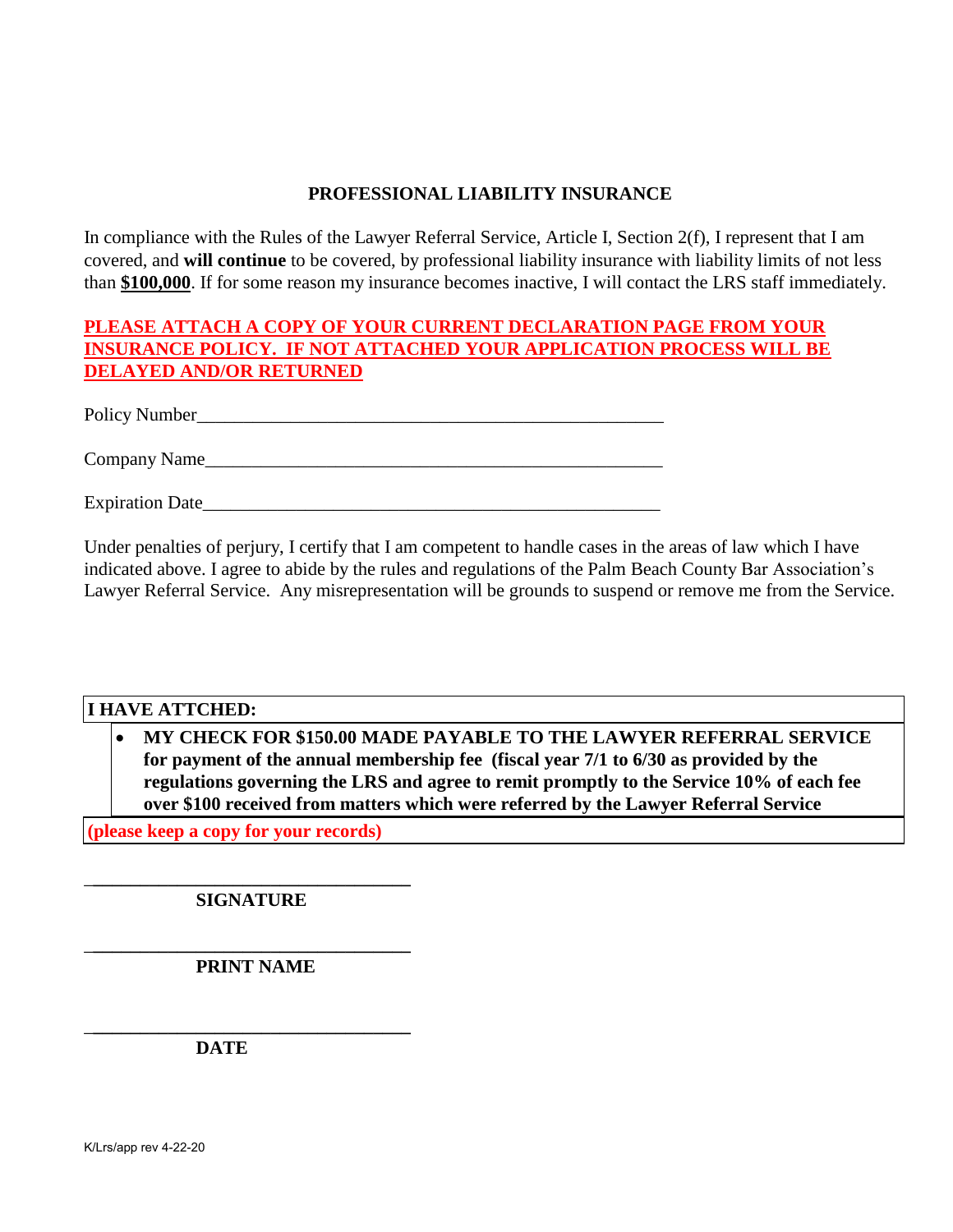# **RULES OF THE LAWYER REFERRAL SERVICE OF THE PALM BEACH COUNTY BAR ASSOCIATION**

**\_\_\_\_\_\_\_\_\_\_\_\_\_\_\_\_\_\_\_\_\_\_\_\_\_\_\_\_\_\_\_\_\_\_\_\_\_\_\_\_\_\_\_\_\_\_\_\_\_\_\_\_\_\_\_\_\_\_\_\_\_\_\_\_\_\_\_\_\_\_\_\_\_\_\_\_\_\_\_\_\_\_\_\_\_\_\_** 

## **OBJECTIVES**

The primary purpose of the Lawyer Referral Service of the Palm Beach County Bar Association is to provide a method whereby any person who can afford to pay a reasonable fee for legal advice or representation, and who does not have a lawyer, may be referred to a member of the Service who is available to give a brief consultation for a reasonable fee, and, where necessary, to furnish additional legal services on a reasonable fee basis. A further objective of the Service is to acquaint lawyers with the fact that the needs of some clients suggest the use of a deferred payment plan to fulfill their obligation.

# **ARTICLE I**

## **Organization of the Service**

- 1. All members in good standing of the Florida Bar for a minimum of one year and who are members of either the Palm Beach County Bar Association or the South Palm Beach County Bar Association, and who **maintain a full-time physical business office** (**cannot be a home office**) in Palm Beach County, are eligible for membership in the Service. If you maintain a virtual office, you **MUST** attach a copy of your lease agreement with the application. If you cancel that lease agreement, you **MUST** notify the LRS staff immediately.
- 2. A lawyer may apply for membership by filing an application. Upon admission to membership, the member agrees:
	- (a) to pay an annual non-refundable registration fee as set by the Board of Directors.
	- (b) to pay an additional 10% of each fee over \$100 received from matters referred by the Service. All fees will be used to defray the costs of operation of the Service.

(c**) to personally grant an initial half-hour consultation in person or by telephone by the attorney** assigned to a referred client for no charge, unless otherwise provided by law or the Rules of the Service.

(d) to charge for further services only as agreed upon with the client in keeping with the stated objectives of the Service and the client's ability to pay.

(e) to report promptly to the Service on forms to be furnished by the Service the disposition or status of the referrals,

(f) to maintain, and continue to maintain, malpractice ( $E \& O$ ) insurance in the minimum amount of \$100,000, to furnish a copy of the declaration page of the insurance policy or a certificate of the insurance to the Board and it designated representative and to hold harmless the Palm Beach County Bar Association, the Association's officers, directors and employees, harmless from any and all claims and/or liability against it by a referred client for any reason including without limitation on account of the member's alleged negligence or mistake or any act of a claim of failure to supervise the attorney by the Lawyer Referral Service.

(g) to accept referrals in at least one (1) but not more than five (5) of the areas of practice listed on the application.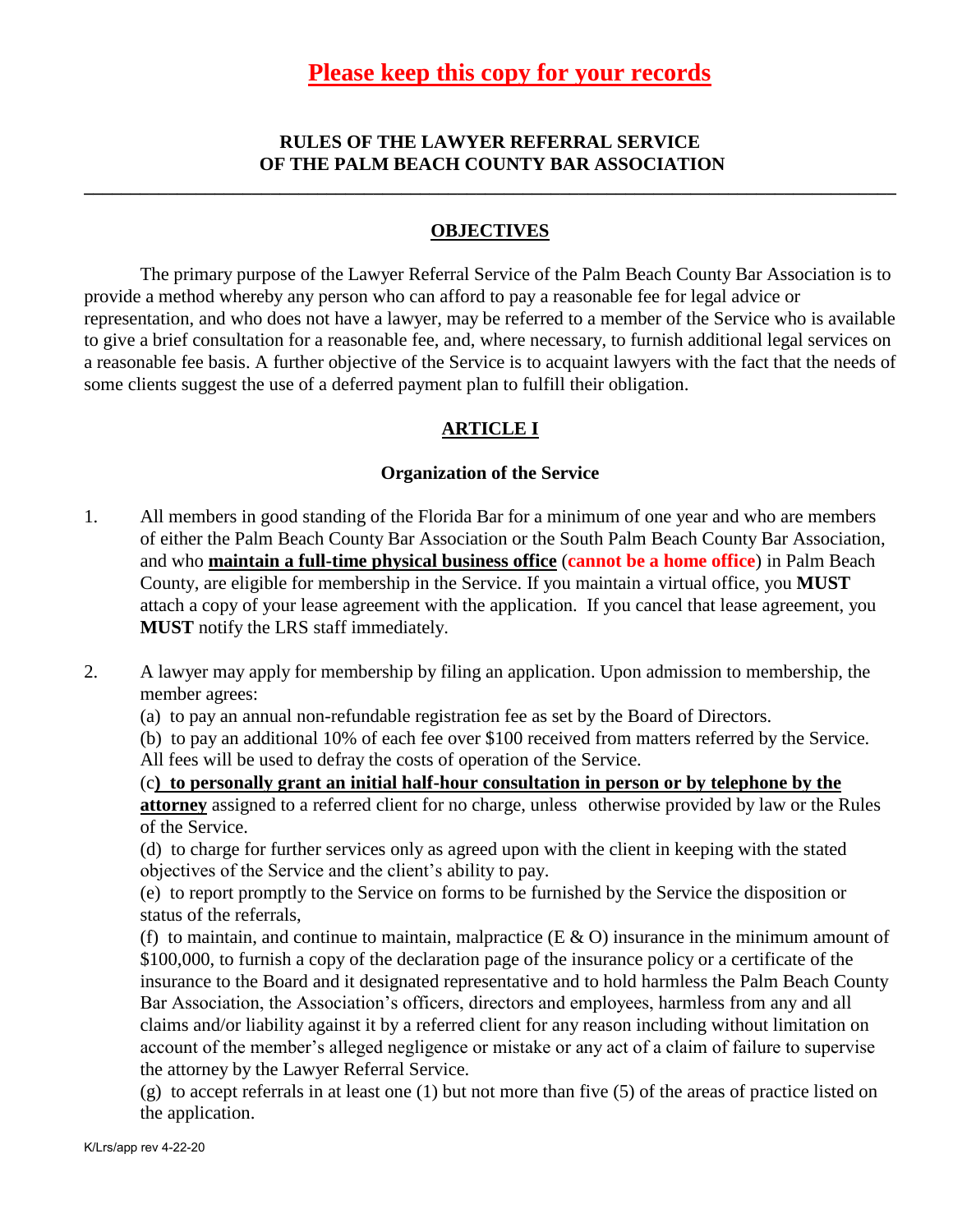# **ARTICLE II**

#### **Operation of the Service**

- 1. The Service shall be staffed by one or more personnel who shall be employees of the Palm Beach County Bar Association and function under the supervision of the Board of Directors of the Palm Beach County Bar Association. One employee shall be the Executive Director of the Palm Beach County Bar Association who will be the administrator of the LRS, whose responsibility will be to administer the Service.
- 2. The staff shall maintain a separate list of members for each area of practice specified in Article I, paragraph 2(f). Prospective clients shall be interviewed by telephone and if legal services are requested, the staff shall refer the client to a member on the appropriate list.
- 3. Assignment of referral clients shall be by rotation from the appropriate list unless the client shall decline to be referred to a particular member, in which case, the client shall be referred to the next member on such list. Any member passed over in this manner shall remain in the same position on such list.
- 4. If the referrer ascertains that a person being interviewed is presently represented by a lawyer in the same matter, the member to whom the referral is made shall be informed of the circumstances and shall be governed by the Rules Regulating The Florida Bar.
- 5. The referrer shall give the client one name of an attorney to schedule an appointment with a member. As set by the Board of Directors from time to time the referral fee may be increased. (Effective 9-1-11) The Palm Beach County Bar Association Lawyer Referral Service is now responsible for collecting the referral fee (presently \$50 payable by credit card) for operating expenses. The member will be required to personally provide these clients with either an in-office/ or telephonic 30 minute consultation. The client is to have their consult with the selected attorney and not any other staff member. The attorney may be taken off rotation if the consultation is not given by the attorney. However, if by reason of the client's failure to keep the appointment or otherwise consult the member, the member may so advise the referrer and the member shall be returned to his or her position on the list.
- 6. No referrals shall be made to a member who fails to comply with any of the provisions of Article III, Paragraph 2. The Lawyer Referral Service staff shall notify a member in writing of any noncompliance, specifically describing the nature of such member's non-compliance and, upon compliance as determined by the Administrator or the Administrator's delegate, such member shall again become entitled to receive referrals.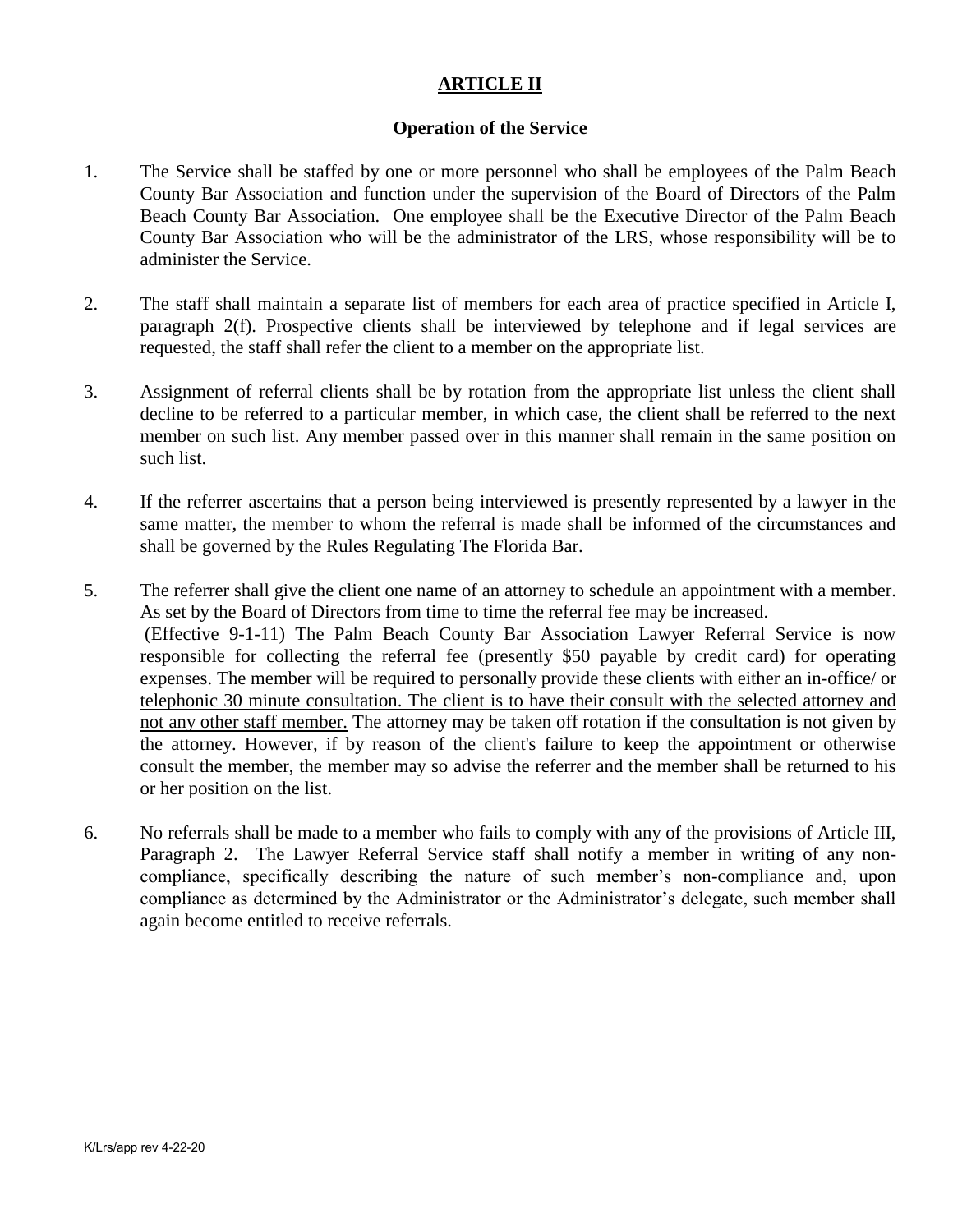- 7. **A member shall not refer an initial consultation referred by the Service to another lawyer who is not an LRS panel member. If for some reason, he or she is not able to assist that client, THE MEMBER WILL REFER THE CLIENT BACK TO LRS for another referral.** However, a member may permit a law firm associate, partner or professional association member to conduct the necessary legal services under such member's guidance, if the assisting lawyer is also a member of the Service and on the same area of practice list. If the LRS discovers that a member has referred a client to another attorney who is not part of the LRS, that LRS attorney remains contractually liable for any fees owed, and remains liable for collection and/or payment of any fees owed to the LRS. **A member shall pay the LRS ten percent (10%) over the first \$100 of the total legal fees and costs received by any/all attorney(s) involved.** Costs and or fees **may not** be deducted from the attorney's fees. Members are required to refer individuals back to the LRS when not accepting a referral as a client.
- 8. Any client who is referred to any attorney who is unable to represent that client because of a conflict of interest, or a referral in an area of law practice with which that attorney is not familiar, or other similar reason can be referred to a second attorney at no additional charge. Any client who receives an appointment with one attorney and requests a refund will be offered another appointment. If the client does no want another appointment, the client must address their complaint in writing to the LRS who will make a decision as to whether or not a refund will be granted.
- 9. If a Lawyer Referral Service member leaves a firm and leaves the Lawyer Referral cases with the firm after his/her departure, he/she will be responsible for ensuring that the status of all cases is reported to the Service and any fees due the Service are remitted in a timely manner. Former panel members will continue to receive the Outstanding Monthly Report and it will be their responsibility to contact their former firm and ask them to report the status of the cases to the Bar and send any fees due the Service.

## **ARTICLE III**

## **Removal from the Service**

- 1. No member of the Service shall be removed from membership in the Service without having been afforded notice and an opportunity to be heard by the Board and an opportunity to show cause why such a member should not be removed.
- 2. A majority of the Board may remove or suspend a member from the Service for cause upon the following grounds:
	- a. Failure to pay dues, remit the percentage fee referred to in Article I (2) (b), or remit the Referral Fee referred to in Article II (5).
	- b. Consistent unavailability for any reason.
	- c. Consistent refusal to make or keep appointments with referred clients.
	- d. Failure to comply with the Rules of The Lawyer Service of The Palm Beach County Bar Association.
- e. Failure to meet the qualifications for membership in the Service.
	- f. Incompetence or malpractice.
	- g. Suspension or disbarment from The Florida Bar.